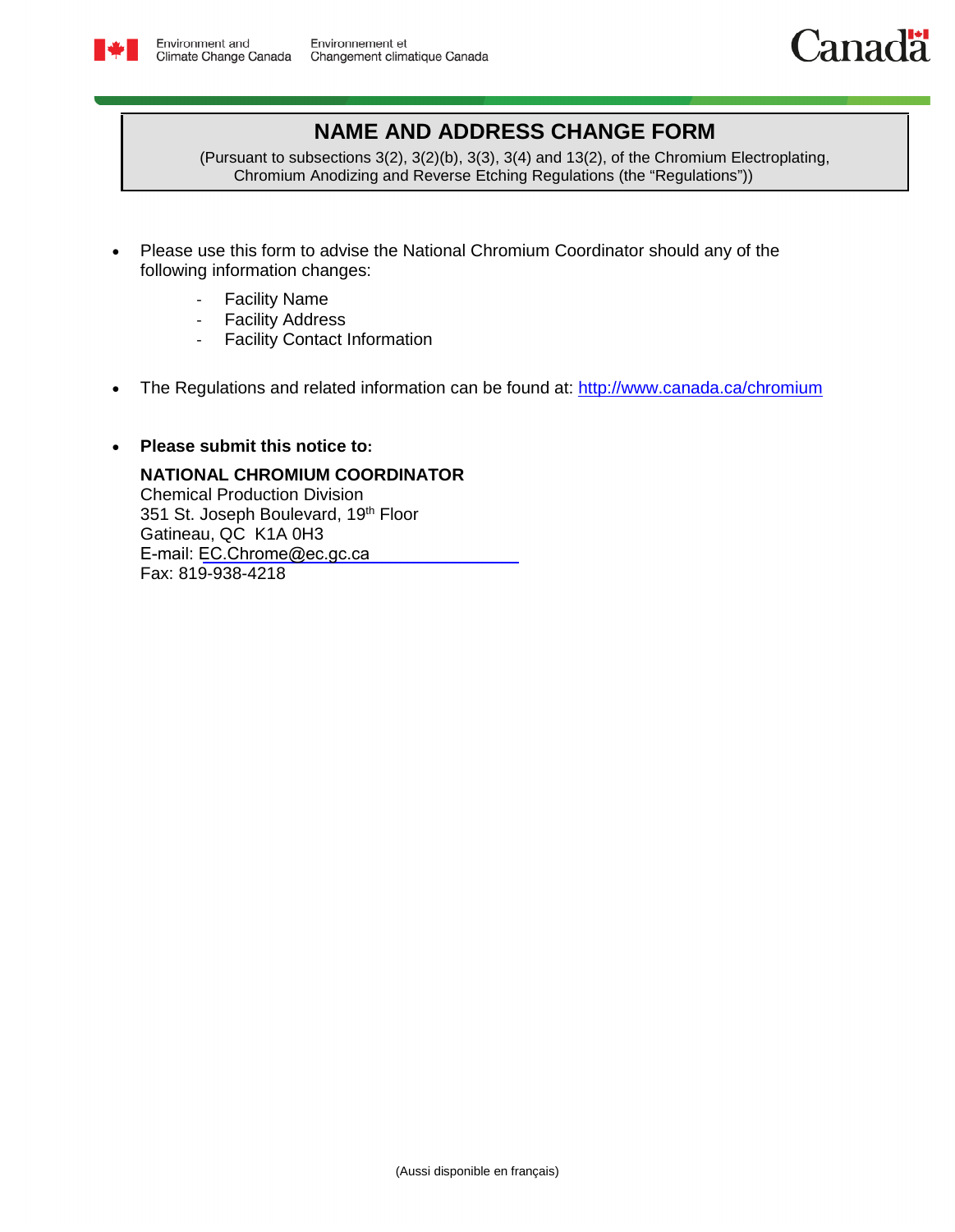| <b>NAME AND ADDRESS CHANGE FORM</b>                                                                                                                                      |  |  |  |  |
|--------------------------------------------------------------------------------------------------------------------------------------------------------------------------|--|--|--|--|
| (Pursuant to subsections 3(2), 3(2)(b), 3(3), 3(4) and 13(2), of the Chromium Electroplating,<br>Chromium Anodizing and Reverse Etching Regulations (the "Regulations")) |  |  |  |  |
| ALL SECTIONS OF THIS FORM MUST BE COMPLETED                                                                                                                              |  |  |  |  |
| <b>Previous Facility Information</b>                                                                                                                                     |  |  |  |  |
| <b>Name of Facility:</b>                                                                                                                                                 |  |  |  |  |
|                                                                                                                                                                          |  |  |  |  |
| <b>Name of Owner/Operator:</b>                                                                                                                                           |  |  |  |  |
|                                                                                                                                                                          |  |  |  |  |
| <b>Civic Address of Facility:</b>                                                                                                                                        |  |  |  |  |
| <b>Number and Street:</b>                                                                                                                                                |  |  |  |  |
| Province/Territory:<br>Postal Code:<br>City:                                                                                                                             |  |  |  |  |
|                                                                                                                                                                          |  |  |  |  |
| Fax (including area code):<br>Telephone (including area code):                                                                                                           |  |  |  |  |
|                                                                                                                                                                          |  |  |  |  |
| E-mail address:                                                                                                                                                          |  |  |  |  |
| <b>Postal Address of Facility: Same as Civic Address □</b>                                                                                                               |  |  |  |  |
| PO Box:                                                                                                                                                                  |  |  |  |  |
| Postal Code:<br>Province/Territory:<br>City:                                                                                                                             |  |  |  |  |
|                                                                                                                                                                          |  |  |  |  |
| <b>Current Facility Information</b>                                                                                                                                      |  |  |  |  |
| <b>Name of Facility:</b>                                                                                                                                                 |  |  |  |  |
|                                                                                                                                                                          |  |  |  |  |
| <b>Name of Owner/Operator:</b>                                                                                                                                           |  |  |  |  |
|                                                                                                                                                                          |  |  |  |  |
| <b>Civic Address of Facility:</b>                                                                                                                                        |  |  |  |  |
| Number and Street:                                                                                                                                                       |  |  |  |  |
| City:<br>Province/Territory:<br>Postal Code:                                                                                                                             |  |  |  |  |
|                                                                                                                                                                          |  |  |  |  |
| Telephone (including area code):<br>Fax (including area code):                                                                                                           |  |  |  |  |
|                                                                                                                                                                          |  |  |  |  |